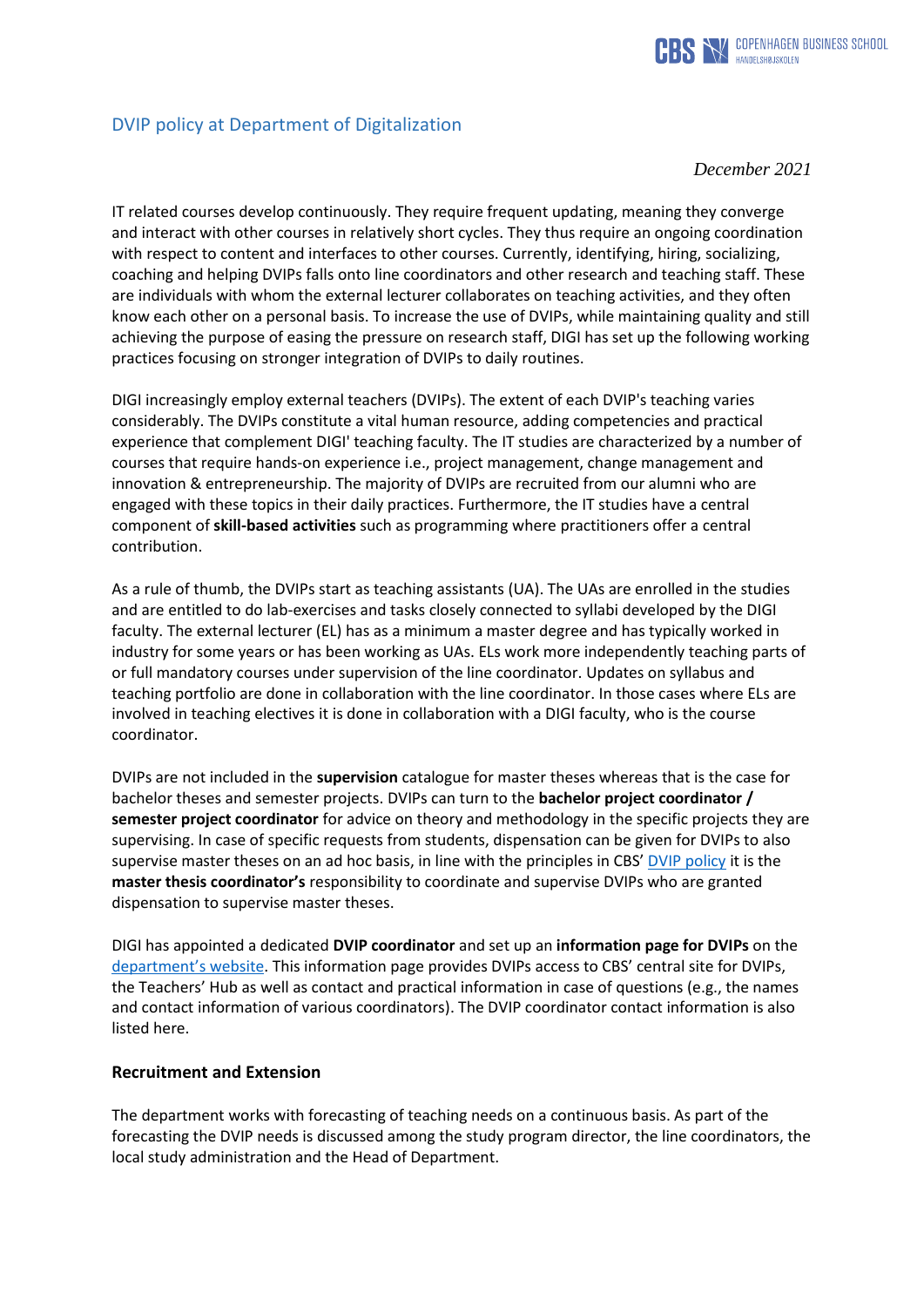

Positions as DVIPs are announced in an open call where practitioners are encouraged to apply together with other applicants.

DIGI is regularly approached by practitioners, who are interested in engaging with CBS as teachers. If their CV is relevant, the HoD will invite these people for a meeting to clarify whether there is a basis for collaboration and to get a first idea of their potential as teachers and in particular their area of interest and expertise. If the first impression is positive, the HoD asks the relevant DIGI programme and line coordinators to conduct a second interview.

Once the Assessment Committee has submitted its evaluations of applications received for a particular opening, it is the HoD, in consultation with the relevant DIGI VIPs, who makes a shortlist of candidates. The preferred candidate(s) are invited for a formal interview with the HoD and/or relevant line coordinator before a decision is made.

Extension of employment is assessed on the basis of teaching-evaluations along with an assessment of potential for improvement in case of lower evaluations. Extension of employment is assessed by the HoD, in consultation with the relevant DIGI VIPs who work closely with the DVIP.

## **Pedagogical competences and development of DVIP**

Once an external teacher has been employed, the day-to-day responsibility for preparing the teacher for his/her teaching assignment and interacting with him/her rests with the relevant course coordinator and line coordinator backed by DIGI's teaching support staff. The didactics and content of the specific learning activities are discussed in detail with the **course coordinator** who provides help and support if needed. It is the **course coordinator** and **line coordinator** who ensure that the DVIP is equipped to run the oral exam/assess the assignments in question. This includes the DVIP being aware of applicable CBS and ministerial rules.

The DVIP is introduced to the learning resources provided by the department i.e. the recording room and the dedicated staff who helps with online teaching materials. The **study secretariat** provides a detailed introduction to the Learning Management System: Canvas.

In addition, all DVIPs are welcome to contact the **DVIP coordinator** in case of general questions related to teaching at CBS (e.g., grading system, learning objectives, preparation and sharing of study materials, handling of student complaints, handling of plagiarism, course development based on student feedback, etc.).

The DVIP coordinator will be in regular, on-going contact with all DVIPs employed by the department through a DVIP-specific **quarterly newsletter:** to share news, relevant upcoming T&L courses, information about important deadlines and routines during the semester, events at the department and CBS (for DVIPs specifically and general events), etc.

ELs are required to attend:

Pedagogical training from the CBS Teaching & Learning unit. The teacher-meetings which are held twice a year for all faculty involved in the study.

## **Academic development and integration in the research environment**

DVIPs are invited to participate in all relevant academic activities at DIGI: PhD defenses, inaugurals, guest lectures, workshops, seminars and conferences. They are encouraged to participate in the